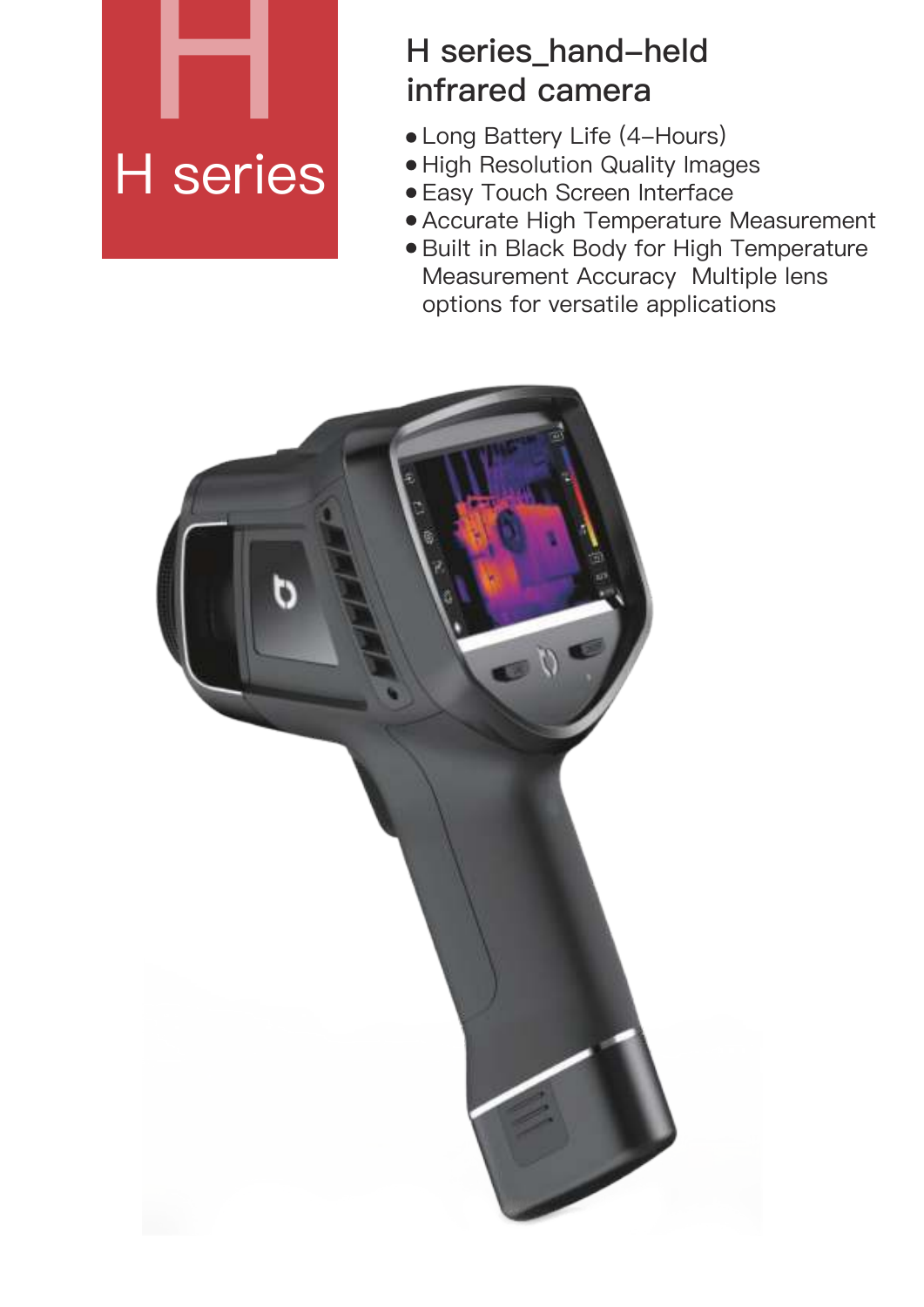

## **High quality images 640 x 480 resolution**





**Large 5" LCD touchscreen display that is sunlight readable and easy navigation**

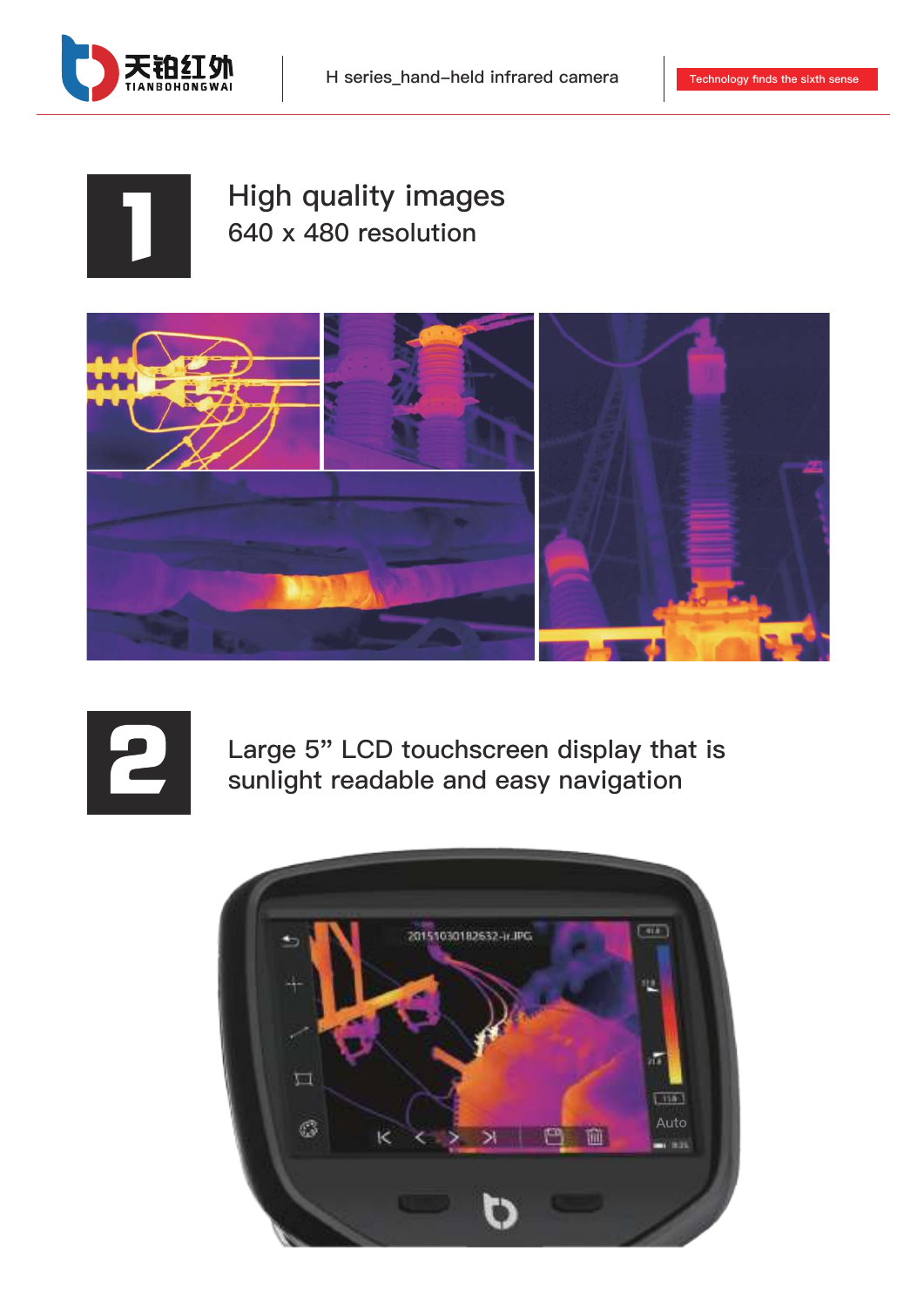











**Exterior shell made of iron oxide optimized for shielding of external radiation and/or electromagnetic interference; Consistent high temperature measurements between two focal points is < 0.5K**





**Unique interchangeable lens that ensures accurate temperature measurements; infrared transmittance at 97+%**